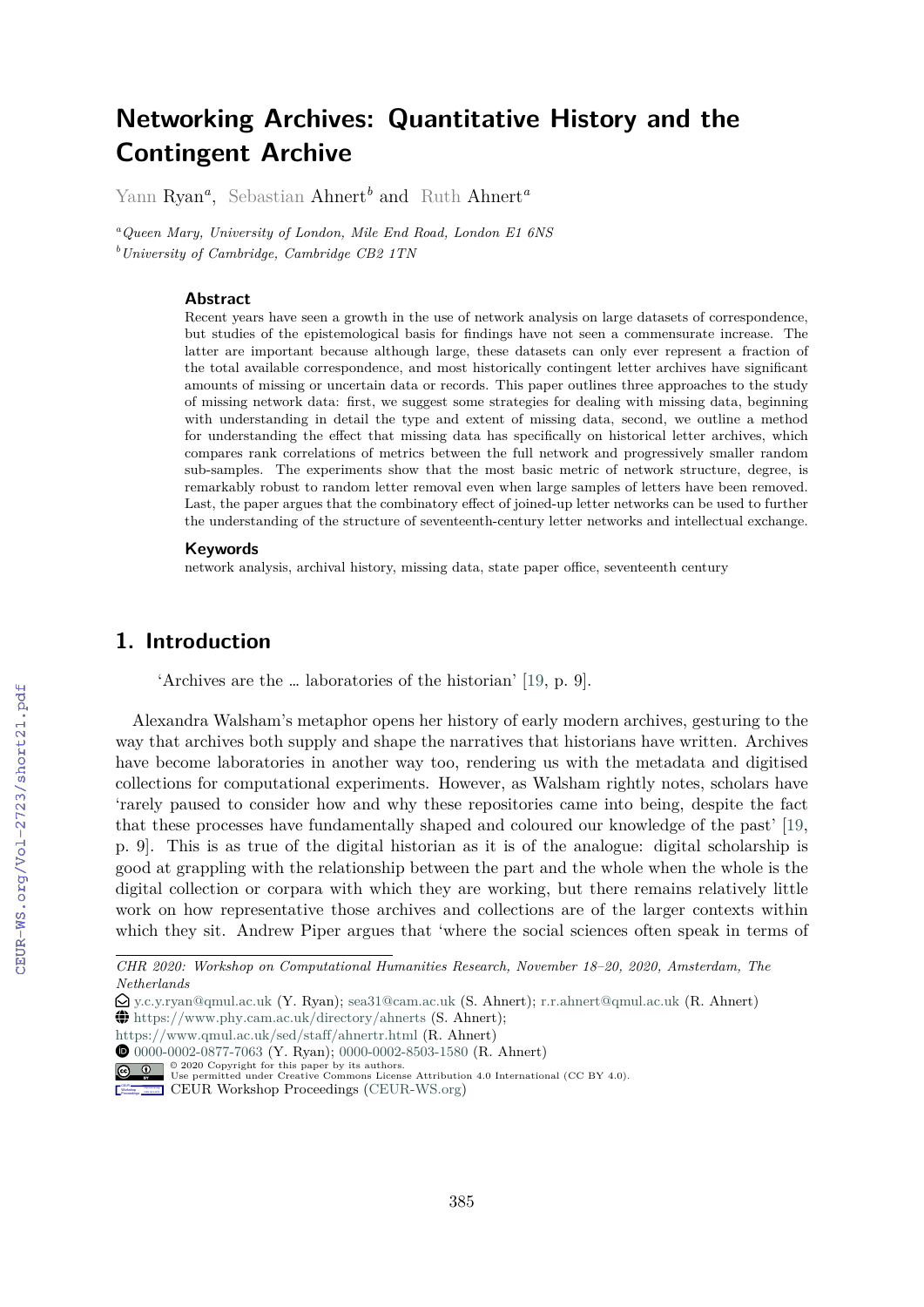"samples" and "bias", the notion of "representativeness" suggests there is not ultimately some stable, knowable whole against which to limit one's "bias" ' [13, p. 9].

Whilst as a field we have moved past the claims that large data sets give us any kind of comprehensiveness (see [8, pp. 7–8] and rebuttal [2]), there is still little work that shows how the models developed in the field of computational humanities are affected by the historically specific and contingent histories of the archives they leverage. This paper seeks to demonstrate ways that the contours of archives might be quantitatively described in order to understand the impact of those contingent histories on computational analysis of that archive at scale, and applies the methods to one such union of multiple large collections of correspondence. We suggest that these quantitative measures may be useful for others working with similarly large yet idiosyncratic network datasets.

#### **1.1. Networking Archives - a case study**

The project from which this work arises, 'Networking Archives', seeks to reconstruct epistolary networks by bringing together metadata from multiple early modern archives and catalogues to form a meta-archive of ~450,000 letters. The analysis and techniques described in this paper are a work in progress from a larger project: outputs will include a monograph as well the code used for this analysis and others. The letter, by design, is a technology of dispersal  $[6,$ p. 9]. The efforts to re-assemble the oeuvre of specific letter writers or communities is behind the tradition of the 'collected correspondence', edited volumes that reunite the incoming and outgoing missives of a given individual or individuals. Online, fully-searchable repositories of correspondence text and metadata, such as *The Electronic Enlightenment* and the *Epsilon project* bring with them the potential for researchers to aggregate correspondence data at scale, in order to begin the task of reconstructing communities of knowledge. The model of aggregation can be extrapolated, to include ever larger and larger bodies of letters. But the same problem remains, that we are dealing with overlapping partial worldviews. The question is how we can model the impact of that partiality on the knowledge we can reconstruct. In this paper, intended as a report on work-in-progress, we share the ways we are dealing with and acknowledging partial and perspectival data.

The networks of correspondence which form the basis of this project come from two digital sources: Early Modern Letters Online (EMLO) and a curated, cleaned dataset derived from State Papers Online  $(SPO)^{1}$  EMLO is a union of more than a hundred individual catalogues of correspondence, including a large core of metadata from digitised versions of the Bodleian card catalogue (BCC hereafter). This card catalogue was the product of work by two twentieth century employees and one volunteer in the Bodleian and ultimately based on individual and idiosyncratic acquisitions by the Library over time, resulting in an 'ad hoc' and 'iterative' set of metadata [10]. EMLO has been formed for the purpose of understanding a particular phenomenon—the Republic of Letters—and as such makes no claims to 'representativeness' in terms of a more general European network of information. Instead, EMLO is best described as a curated collection based around the correspondence networks of three key groups: a group of early seventeenth-century scholars known as the 'Dutch Humanists', a loosely-defined 'circle' of correspondents with the mid seventeenth-century polymath Samuel Hartlib at its centre, and the early members of the Royal Society from the 1660s onwards.

<sup>&</sup>lt;sup>1</sup>This data preparation builds on tools developed by the team members for previous projects, reported on in Hyvönen et al. (2019). Analysis was carried out on a version of the data from late 2018.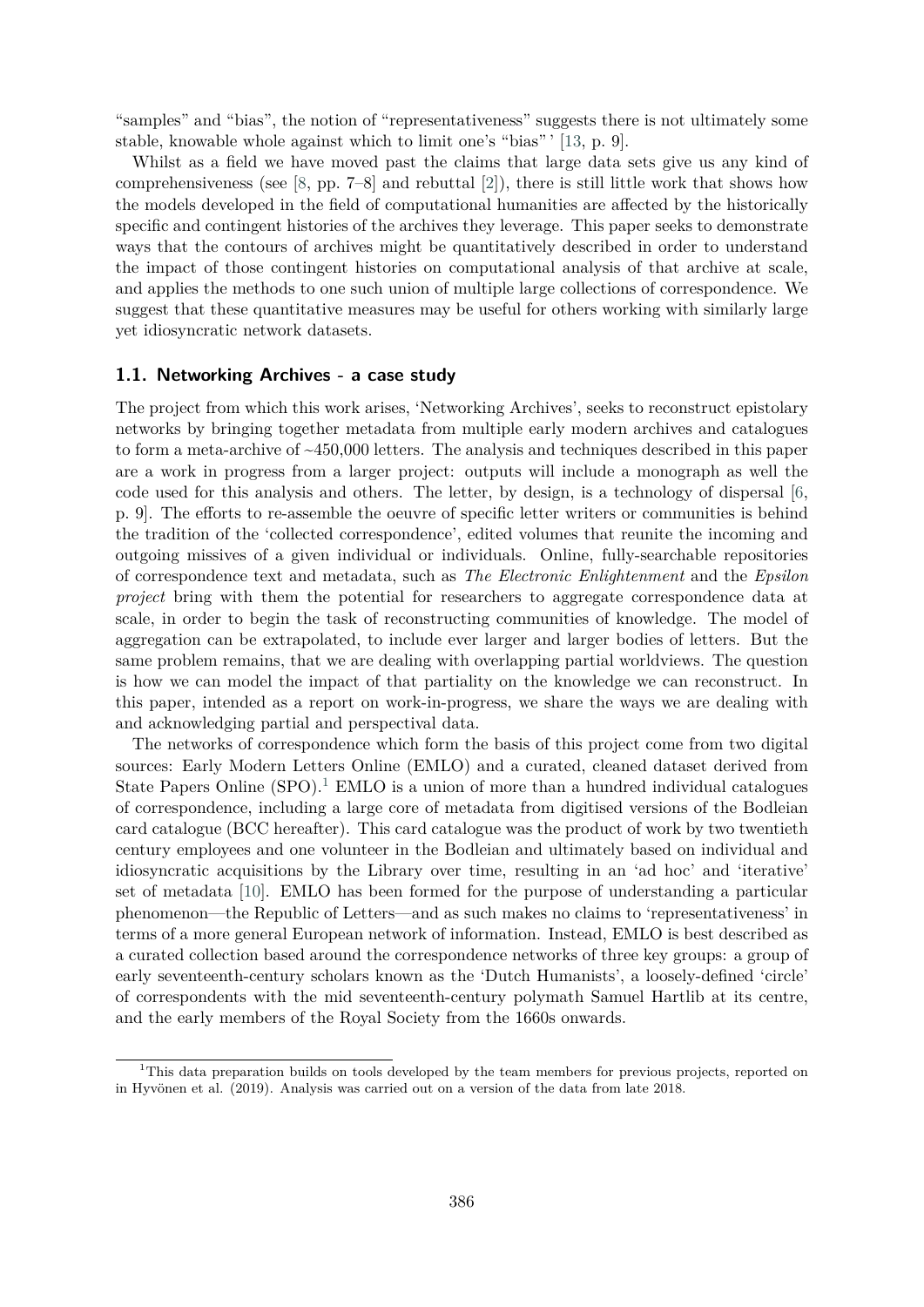The correspondence in 'State Papers Online' (SPO), which is the digitised papers of the State Paper Office, has cohered as the result of a very different set of processes. The State Paper Office was established in 1610 with the aim of collecting the English state's private and working manuscripts in a single place, and was to become the principal archive and working library for the parliamentary executive, while essentially being the private papers of the monarch. We might therefore expect this 'official' record of the English state to present a more unified or coherent worldview than EMLO. In fact, the State Papers are also full of partial or shifting perspectives: individual secretaries often viewed their official documents as 'private' and kept them as their possessions on leaving office. Some, such as the papers of secretary Morrice disappeared almost entirely, while those of Coventry with further private family papers added in were only returned much later.<sup>2</sup> Document collection in the early years was often chaotic and piecemeal (Marshall, n.d.). Thus, in March 1669 Charles II issued a warrant that all officers of state were to allow Joseph Williamson, the Keeper of State Papers 'to peruse all such records & memorialls as now are in your custody, & from them to make Transcripts of whatsoever Treatyes, Leagues, Commissions conduceing thereto, & publike Grants which he […] shall deeme fit for Our Service' [14, p. 188]. Records swelled in consequence thereafter. Furthermore, the metadata we have available to us is derived from nineteenth-century printed calendars, which do not include as such the Northern department of the Office of the secretaries of state as it existed from the Restoration onwards, although confusingly some other papers of the Northern secretaries *are* included.

#### **1.2. Evaluating the Contours of Multiple Archives**

As a record of social interactions between discrete entities, these datasets are naturally suited to analysis using tools from network science—a field concerned with understanding the structure and dynamics of complex networks as a series of mathematical phenomena. While EMLO and SPO have very different histories —one being a modern union catalogue and the other the product of a long and complex institutional history —the elements of contingency that have shaped them result in very similar network topologies. Both contain a small number of highly connected nodes (the entities or points to be connected in a network graph), and a large number of poorly connected nodes. Moreover there exists a continuum of connectivity between these two extremes that renders these networks 'scale-free', meaning that in every subregion of the network, on almost every scale, we have a few relatively well connected nodes and many relatively poorly connected ones. A scale-free network can be recognised by plotting the distribution of the number of connections for each node - its 'degree' - which in the case of scale-free networks follows a straight line on a double logarithmic plot of this kind (figure 1).

So what underlies this broad structural similarity, and how does it play out across the different dimensions of our data? To tease this apart we have analysed the contours of our respective archives along five dimensions: size-distribution, space, time, absence, and interconnectedness. Each of these has helped reveal the way that the respective histories of the archive can impact analyses. We do not have space to go into all five of these here, but aspects of size-distribution, absence and interconnectedness are particularly instructive in explaining the structure observed in figure 1.

The reason for the topology of the networks that we see in figure 1 above can be gleaned in large part by understanding the letter distribution across its constituent parts. In the case of

<sup>&</sup>lt;sup>2</sup>For example the Conway Papers were removed from the State Papers office by Secretary Conway while he was still in office, and only returned by their then owner, John Croker, in 1857.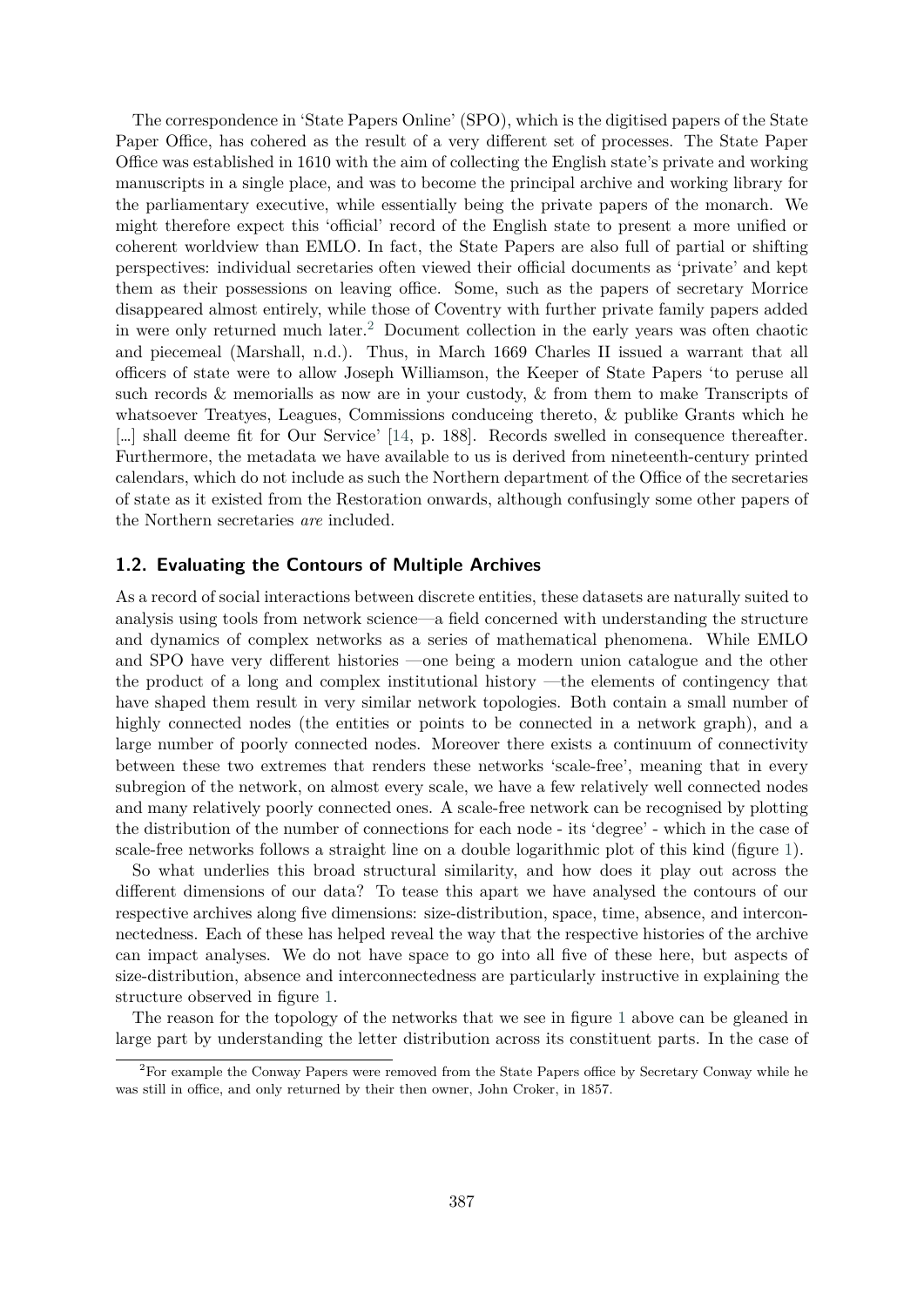

**Figure 1:** Degree distribution of EMLO and State Papers Networks, plotted on a double logarithmic scale.

EMLO that means understanding the number of letters per catalogue. It is made up of about 110 constituent catalogues, and the distribution of the number of letters across these catalogues is heavily skewed with 80% of the letters coming from the top twenty-three catalogues (21%). Moreover the nature of these respective catalogues has a large impact on the contours of those constitutive parts: a correspondence collection usually, though not always, prioritises an individual at its centre. While most real-world networks tend to cohere around a series of key hubs, this phenomenon is exaggerated in the EMLO data because it is in effect sampled from the perspective of the hubs, which is not dissimilar to the way that many traditional datasets used for Social Network Analysis (SNA) are based on surveys or responses to a questionnaire which relies on participants listing their connections [see 20].

Figure 1 shows that the degree distribution of the nodes in the State Papers Stuart network is strikingly similar to that derived from EMLO's data. We could also describe this network as in effect a collection of ego networks (the name for a network derived from the perspective of a single node), as it is in essence the worldview of the principal secretaries of state plus a limited set of other nodes. Other analysis has shown that networks based on earlier Tudor correspondence had similar degree distributions, as most of the connections are assigned to the small number of individuals who formed the 'gravitational centre' of the English state [1, p. 32].

The topology however is also a product of missing data. We have found that the patterns of this missing data vary not only between archives, but also between catalogues within EMLO. Contributors to EMLO have collated correspondence inventories based on contemporary or modern print editions; born-digital editions or listings; library catalogues; and/or individual or project archival research, so therefore the metadata available to us varies in type and quality, despite extensive standardisation and reconciliation. The missing information is systematic rather than random, and there is a strong correlation between missing data in some pairs of fields: records missing recipients are more likely to be missing authors, for example.

The Stuart SPO also has missing data but it is not always directly comparable: no data on letter destination has been recorded in SPO, and there is very little truly 'missing' author or recipient data in SPO, though there are numerous inferred, ambiguous or unidentified person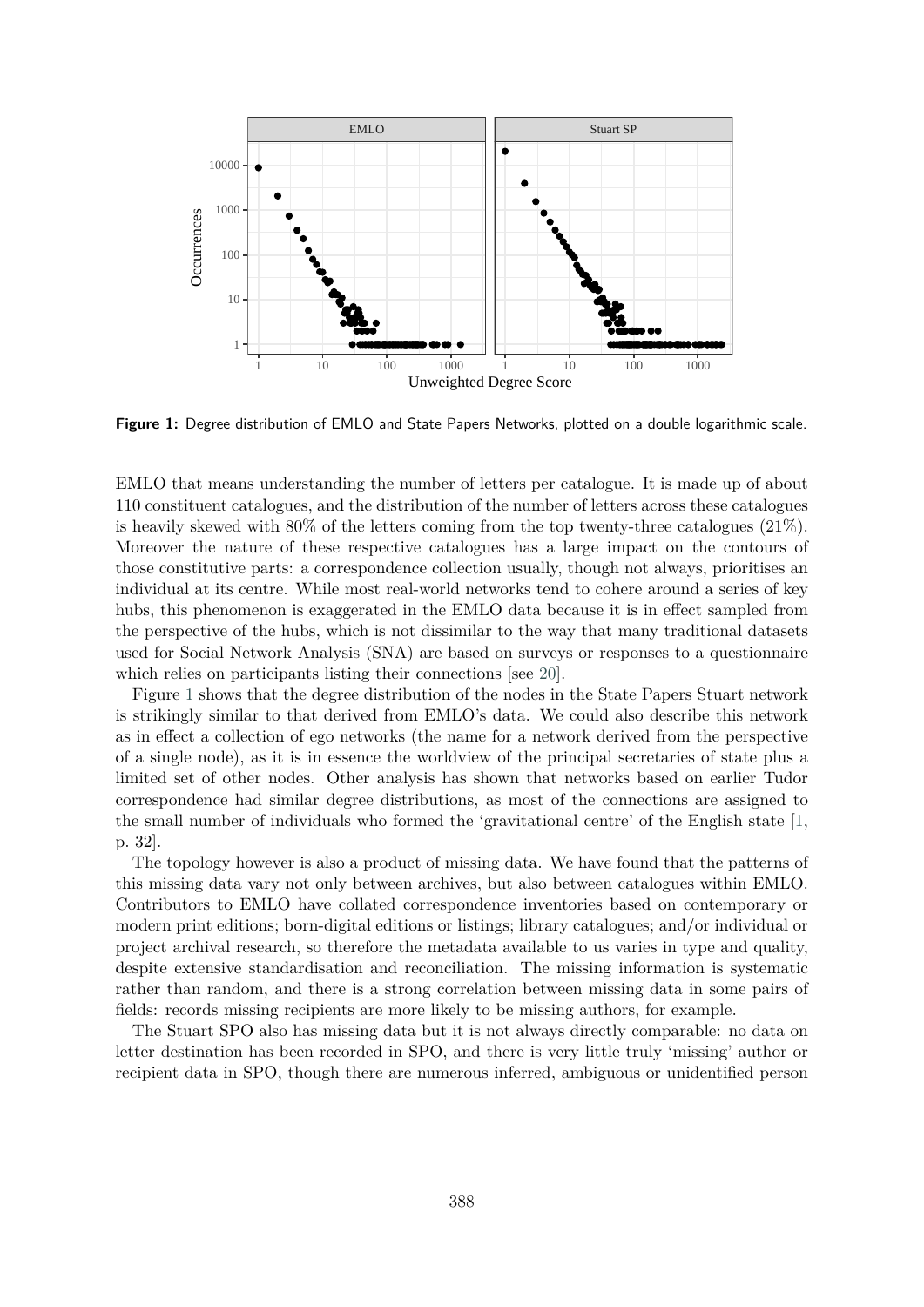

**Figure 2:** Missing data in EMLO and SPO (Stuart). (a) shows the missing portions of key fields in EMLO. (b) shows missing sections of the origin field, and the section of SPO where the date is given as a range rather than a specific date. Figure (c) shows this date range data further broken down: 'warmer' colours indicate a larger mean range for that year.

text strings. Most missing or unknown dates have been given a date range, sometimes spanning the lifetime of the correspondents in the letter, or a period of rule. As an example of the granularity with which we are approaching missing or uncertain data: of the approx. 177,000 records in the Stuart SPO data, 34,829 have an estimated date range rather than a single date (figure 2 (b)). 33,386 of these have a date range of one year or less. The majority of these (21,311) have a date range of exactly 10 days (11 days after 1700) because of uncertainty between Julian and Gregorian calendars. This can be visualised with years represented by vertical bars, and the mean date range by colour, with 'hotter' colours indicating less accurate dates (figure 2 (c)). This plot shows a progression from less to more accurate data over the course of the seventeenth century.

This fine-grained data on the 'known' partiality of our networks has helped us add necessary caveats or controls to our results: for example, knowing that the SPO and BCC data usually does not contain information on place of destination means that our analysis of the geographic origins and transmission of intelligence or information takes that into account. Similarly, temporal analysis of the formation of these networks must allow for the fact that early records are more likely to be missing either a sender or recipient.

#### **1.3. Missing Data and Network Analysis**

Recent years have seen a number of projects in the computational humanities using network theory as the basis for historical analysis [1, 4, 18]. Many of these are based on incomplete data. Because historians are used to working with partial archives, there is some well-founded scepticism about the impact of such absence on large-scale computational analysis. However,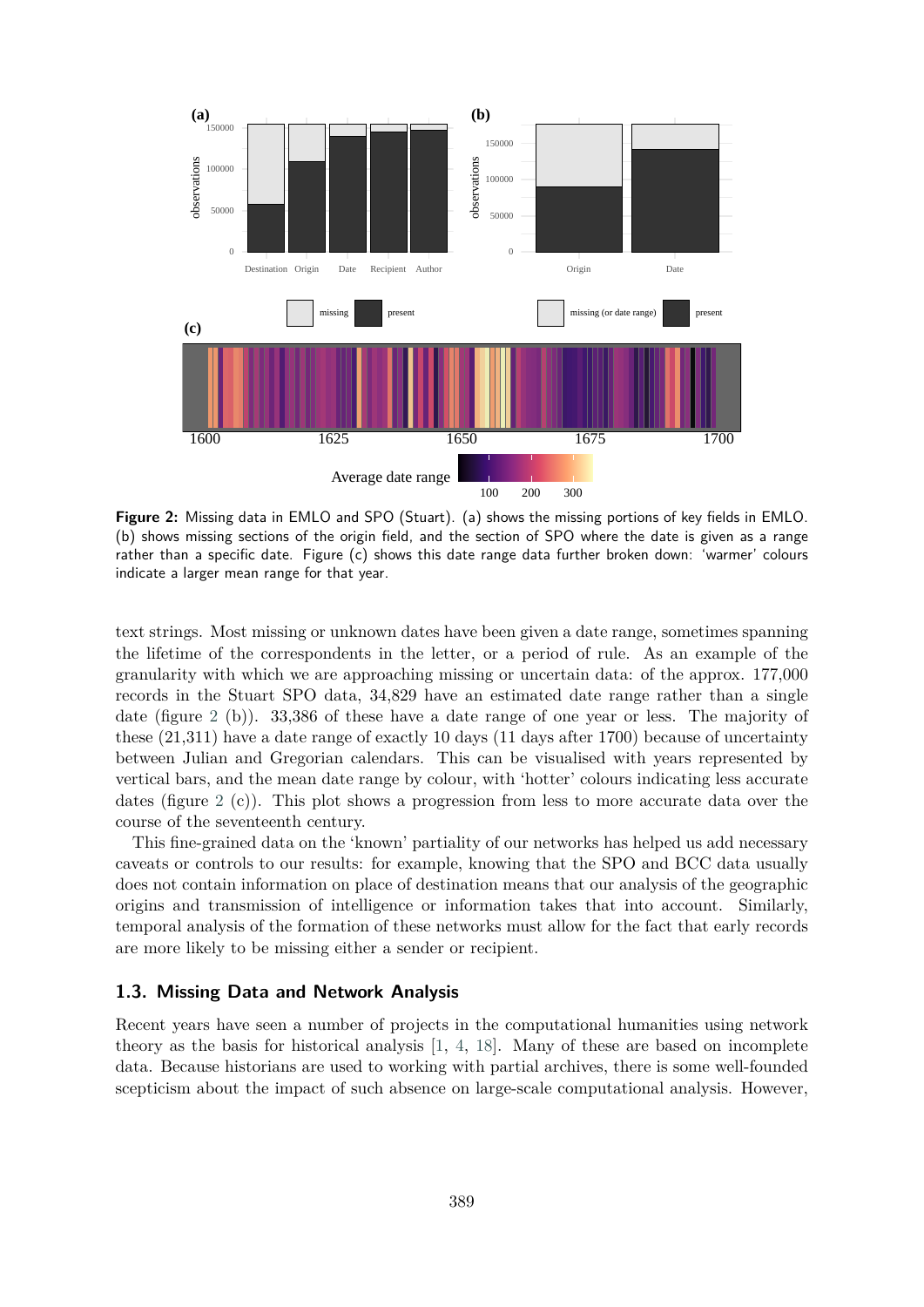in network science and cognate fields, there is a more established discourse and methodology around the nature and likely impact of incomplete data. For example, missing social network analysis data can be the result of boundary specification problems (difficulties with establishing the parameters of the network) or data collection inaccuracy (incomplete or biased surveys, for example). Studies have found that these types of missing data are likely to result in individual missing nodes or edges [9, p. 248]. Our data, by comparison, is more likely to have missing hub nodes along with most of their connections, because entire personal archives have been lost, or are currently unavailable. As the figures above have shown, data derived from archives like ours are also likely to be missing or have inaccurate years or year ranges because longitudinal historical data can be interrupted by war, change in executive, or bureaucratic practices. However, there is little understanding of the impact of this missing data on network results. Intuitively, one might assume that network metrics based on partial archives are therefore unreliable. It is possible, however, to quantitatively test this assumption.

Researchers have previously used quantitative methods to estimate the effect of missing nodes and edges on network measures [16, 17]. Costenbader and Valente, for example, analysed the sensitivity of eleven centrality measures using social networks derived from questionnaire results and found that eigenvector centrality (a recursive measure of a node's importance, based on the importance of its connections) was particularly robust as a measure of centrality using sampled data [3, p. 299]. To understand the effect that missing network information might have on our network, we adapted a technique developed by Matthew Peeples for measuring the sensitivity of network measures to random node removal from archaeological networks [12]. This technique involves randomly removing progressively larger random samples from the network, and comparing the results to those found in the full network. Using this, we can infer how various types of gaps in the data might affect the rankings of individual nodes (figure 3). The code for this, as well as a version with a user-friendly interface, will be made available on the project's Github repository to coincide with a publication publishing full results.

What we have found is that even with very large amounts of letters removed, for those remaining nodes, there remains a strong correlation between the original ranked score of a node and its rank in the random subsample of the network, and very little variation between random samples. The model shows that individuals who are not removed are very likely to remain in similar ranked positions for degree scores despite significant missing data. Degree is a key measurement of a node's centrality to a network and we surmise that network analysis of correspondence in large historical collections yields results that are remarkably robust to missing data, likely because we have multiple letters—evidence of links—for many of the node relationships. While caution must still be exercised, because in some cases *none* of the possible links between two individuals will have survived, but it does give us confidence about the use of this most basic measure of network centrality in historical findings.

This robustness is partially because of another phenomenon that we have found to be the result of working with many combined catalogues: the emergence of secondary 'informal' catalogues, found at the intersections between the primary ego networks. Like the measure of betweenness centrality— a metric which gives a score to each node based on the number of times it is traversed on the shortest paths between every other pair of nodes and which is often used to find individuals with structural importance but not necessarily the highest total connections—looking at overlapping or intersecting neighbourhoods helps us to find individuals who bridge multiple overlapping ego networks, whose significance was harder to derive before the creation of union catalogues and meta-archives such as EMLO.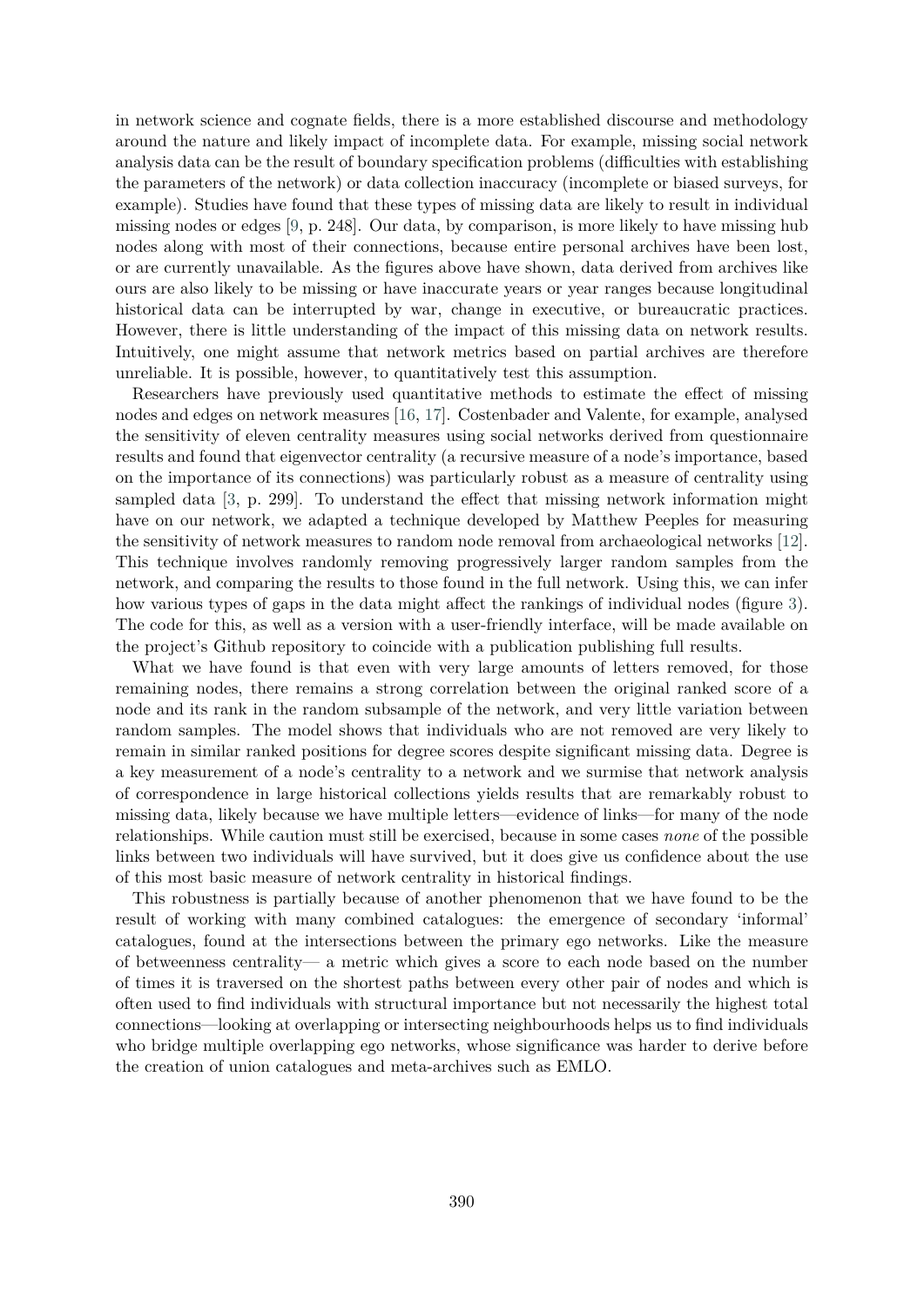

**Figure 3:** Effect of random letter removal on degree ranks. In the left-hand plot, we removed progressively larger random samples of letters from the full network, recalculated degree ranks and then plotted the resulting Spearman's rank correlation coefficient between the original and sampled network (this process was repeated 50 times). The right-hand plot is the result when removing edges from a random Barabasi-Albert network with the same number of nodes and edges, which follows a more severe pattern of decay in correlations as larger numbers of edges are removed. What this tells us is that degree rank correlations are remarkably robust to random letter removals from the network.

## **1.4. Intersections**

One of the key aims of the Networking Archives project is to examine the extent to which the multiple overlapping ego networks of the EMLO archive are intermeshed internally, and to what extent they in turn overlap with the political archive of SPO. The reconciliation of EMLO and SPO is still being completed so the following results are based on EMLO only.

The purpose for which EMLO was originally created means that the catalogues of correspondence are deeply enmeshed and overlapping. Even when the individuals at the centre of catalogues are not directly connected by an edge, it is likely they will have correspondents in common. We exploit this fact to uncover or highlight 'emergent' ego networks of individuals whose correspondence has not been consolidated into a single collection. To do this, we developed a tool that finds the intersecting set of correspondents for each pair of individuals in the network—whether they corresponded with each other or not (figure 4). We have found that in partial networks, individuals with a high number of these 'shared correspondents' are often important figures whose contributions to their particular networks have been overlooked. To find these emergent informal catalogues, we looked for individuals who a) had many significant intersecting correspondents, b) did not have their own catalogue or edited collection and c) could be found across numerous catalogues (table 1)

From these criteria, the seventeenth-century Scottish minister John Dury emerged as an interesting case study. Despite his prominent work as a pamphlet writer, minister, diplomat, tutor, and theologian, there is no single 'Dury Archive': John Dury left many of his papers with Samuel Hartlib when he travelled on the continent, and therefore the largest single collection of Dury material can be found within the Hartlib papers, held by Sheffield University. Because of this, he does not have a centralised collection of correspondence in EMLO, although parts of it have been collected in printed editions elsewhere [5, p. 39]. Only a small number (1,372) of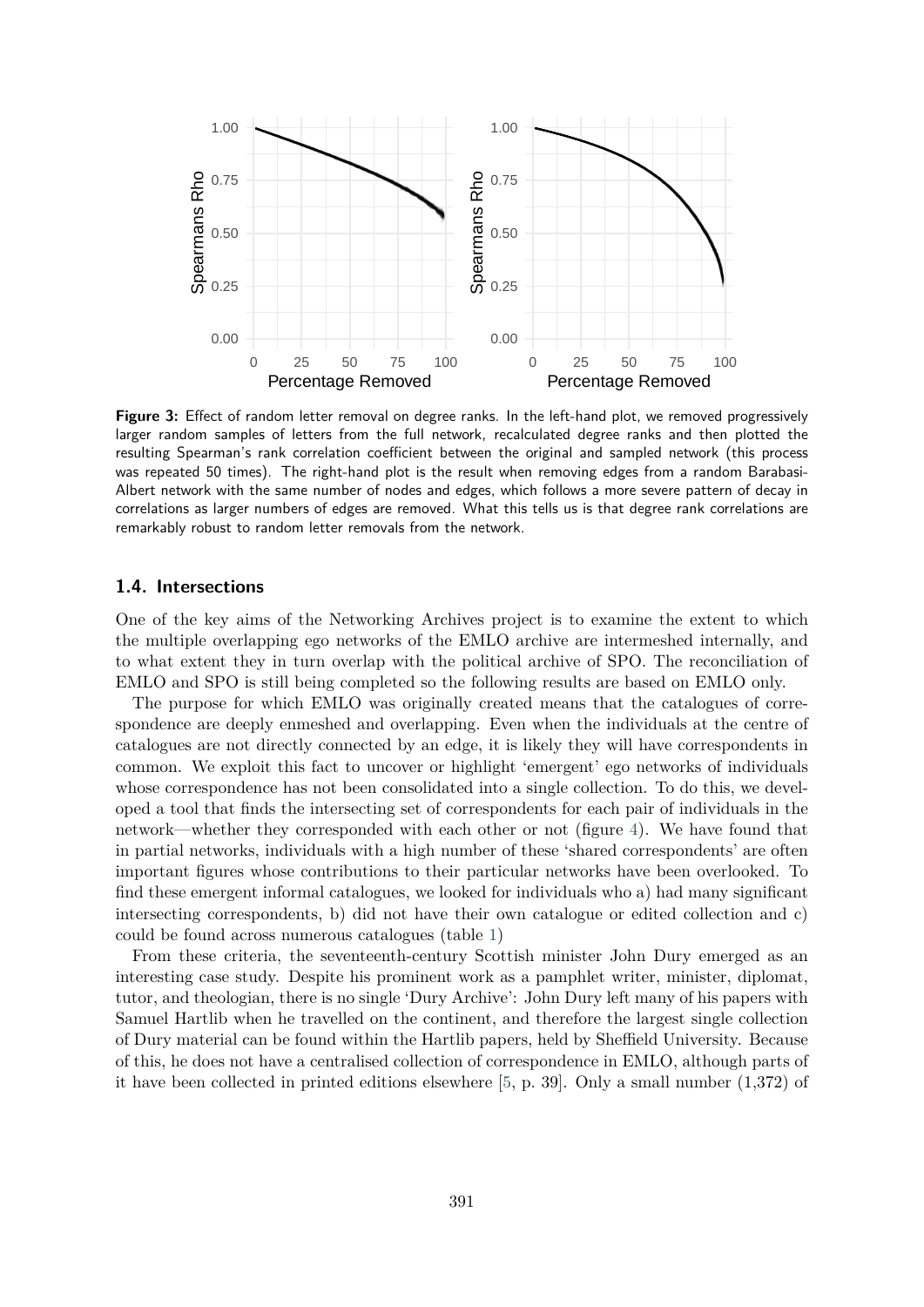

**Figure 4:** The Overlaps Tool lists the overlapping set (C, D, E) of neighbours of A and B for each pair of nodes in the network—whether or not A and B are also direct neighbours.

Dury's total surviving letters are listed in EMLO, spread across a number of catalogues, and therefore a 'standard' quantitative analysis of Dury's correspondence might underestimate his importance to the network of which he forms a part.

With a union catalogue like EMLO we can infer the centrality of individuals even without a centralised catalogue. As well as appearing as an author and recipient in Hartlib's catalogue, Dury can be found in eight others on EMLO, albeit in much smaller numbers. In this way Dury's centrality is no longer defined by his appearance in a single catalogue, but by his own centrality, inferred from his appearance across other collections, for example the three letters found in a printed edition of the letters of Joseph Mede, or the two 'lost letters' of his to Robert Boyle found in a list compiled by William Wotton shortly after Dury's death [11, pp. 804, 865– 65, 866–67], [7, p. 246]. Like scientists inferring the presence of black holes by their absence and the behaviour of objects around them, looking at individuals and their overlaps allows us to establish a sense of their contribution to the network, even when their correspondence has not been systematically collected in one place.

For Dury, this matches up with what we know about him as a figure within a European intellectual network. A prominent Irenicist (working towards a peaceful Protestant union of churches), Dury was in regular contact with theologians, scholars and diplomats throughout Europe. Dury spent much of his life on the move: living or travelling through the Netherlands, Sweden, Poland, Germany, and Switzerland, communicating state affairs to diplomats in England and moving on when he had established contacts, aiming to continue the correspondence by letter after he had left. His mobility and continental connections meant that he acted as a 'bridge' in a European network of communication centred around Samuel Hartlib, as well sending intelligence to Cromwell's secretary of state, John Thurloe, in the mid-1650s. Finding Dury amongst established archives, and specifically linking evidence of his correspondence across multiple catalogues, we can more fully exploit the surviving records of his contributions, even though most of his correspondence is either lost or not available as structured metadata.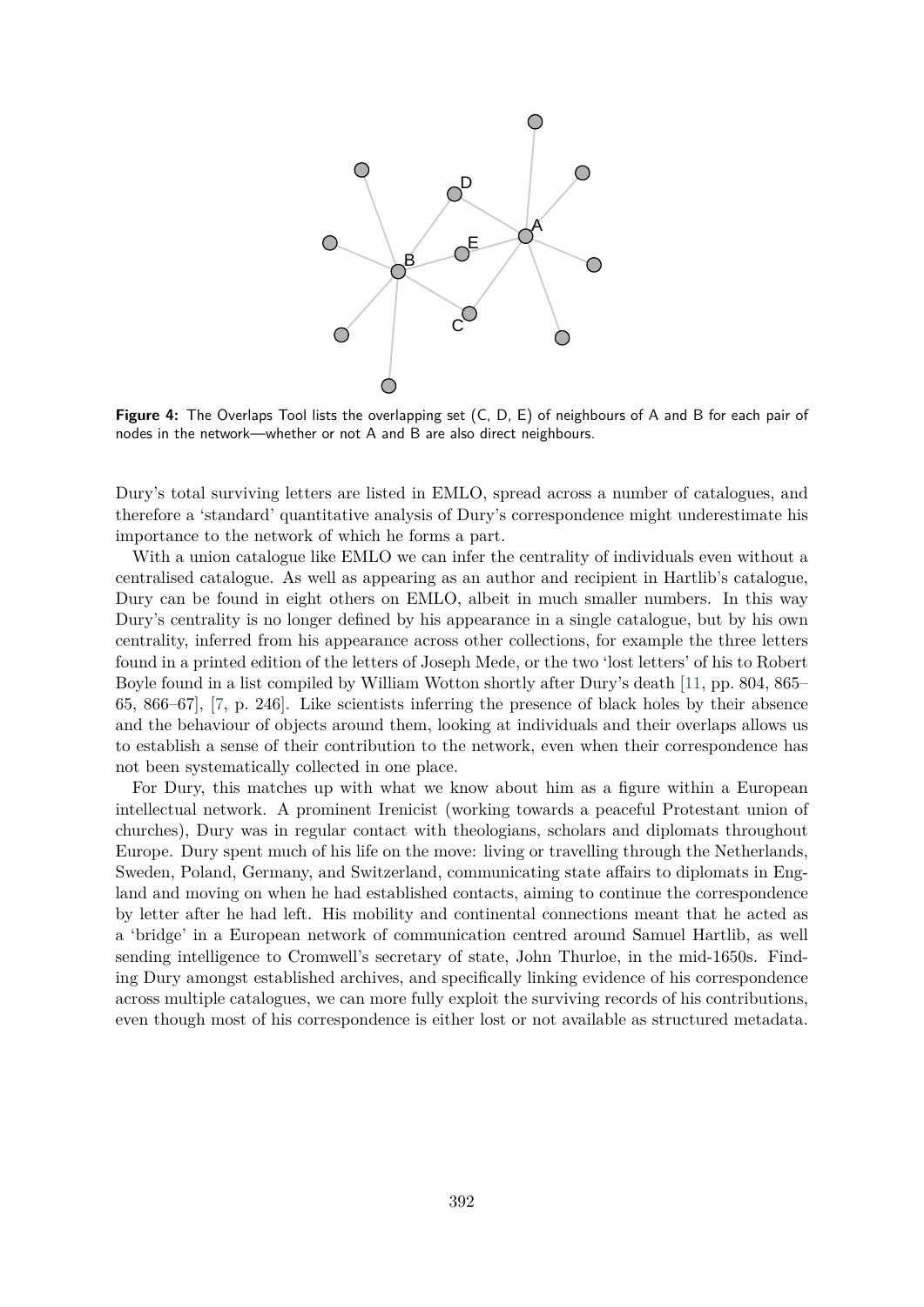#### **Table 1**

| Name                                               | Overlaps | Degree | Catalogues     |
|----------------------------------------------------|----------|--------|----------------|
| Oldenburg, Henry                                   | 734      | 526    | 17             |
| Wallis, John (Dr)                                  | 678      | 389    | 10             |
| Huygens, Constantijn                               | 618      | 1415   | 17             |
| Vossius, Gerardus Joannes                          | 588      | 925    | 12             |
| Boyle, Robert                                      | 561      | 511    | 13             |
| Sancroft, William                                  | 527      | 927    | $\overline{2}$ |
| Dury, John                                         | 515      | 283    | 9              |
| Smith, Thomas                                      | 501      | 369    | 3              |
| Mersenne, Marin                                    | 489      | 254    | 15             |
| Komenský, Jan Amos                                 | 474      | 234    | 9              |
| Huygens, Christiaan                                | 472      | 372    | 15             |
| Hartlib, Samuel                                    | 469      | 364    | 10             |
| Vossius, Isaac (Dr)                                | 456      | 313    | 8              |
| Charles II, King of England, Scotland, and Ireland | 447      | 37     | 4              |
| Groot, Hugo de                                     | 441      | 540    | 13             |
| Charlett, Arthur (Reverend)                        | 436      | 441    | 4              |
| Saumaise, Claude de                                | 415      | 34     | 11             |
| Polyander van den Kerckhoven, Johannes             | 407      | 177    | 5              |
| Lister, Martin                                     | 402      | 245    | 7              |
| Hevelius, Johannes                                 | 399      | 36     | 9              |

Individuals in EMLO, arranged by number of times they share at least two correspondents with another individual. Individuals without their own catalogue are highlighted in gray

## **1.5. Conclusion**

The growth of the use of network theory in the humanities over the past decade has been accompanied by self-reflection on its use: at one extreme, it has been used to make *longue duree* claims about hugely complex historical forces [15], while at the same time other researchers have, quite rightly, pointed out that networks based on assembled ego networks may tell us more about the collection practices than about a historical phenomenon more generally (Weingart 2011). This paper has put forward some techniques for understanding and working with partial network data as found in historically contingent archives, in a way which we believe strengthens the epistemological underpinnings of historical network analysis.

Some of the unknown data is 'known': partially missing people, dates or place names which we can measure, understand and visualise using the methods as described above. The much larger part of the missing data is truly unknown: destroyed, intercepted or unavailable archives, not to mention the part of the network reliant on oral exchange. Despite this, our findings suggest that network rankings stay remarkably stable when large parts of the network are removed, either at random or by removing entire catalogues—we can also infer that this would be the case were additional catalogues *added* to a meta-collection.

Crucially, the method allows us to reconstruct likely connections in incomplete, historically contingent collections. Quantitative studies of the Republic of Letters have so far focused on individuals whose collections have survived in a single archive or have been assembled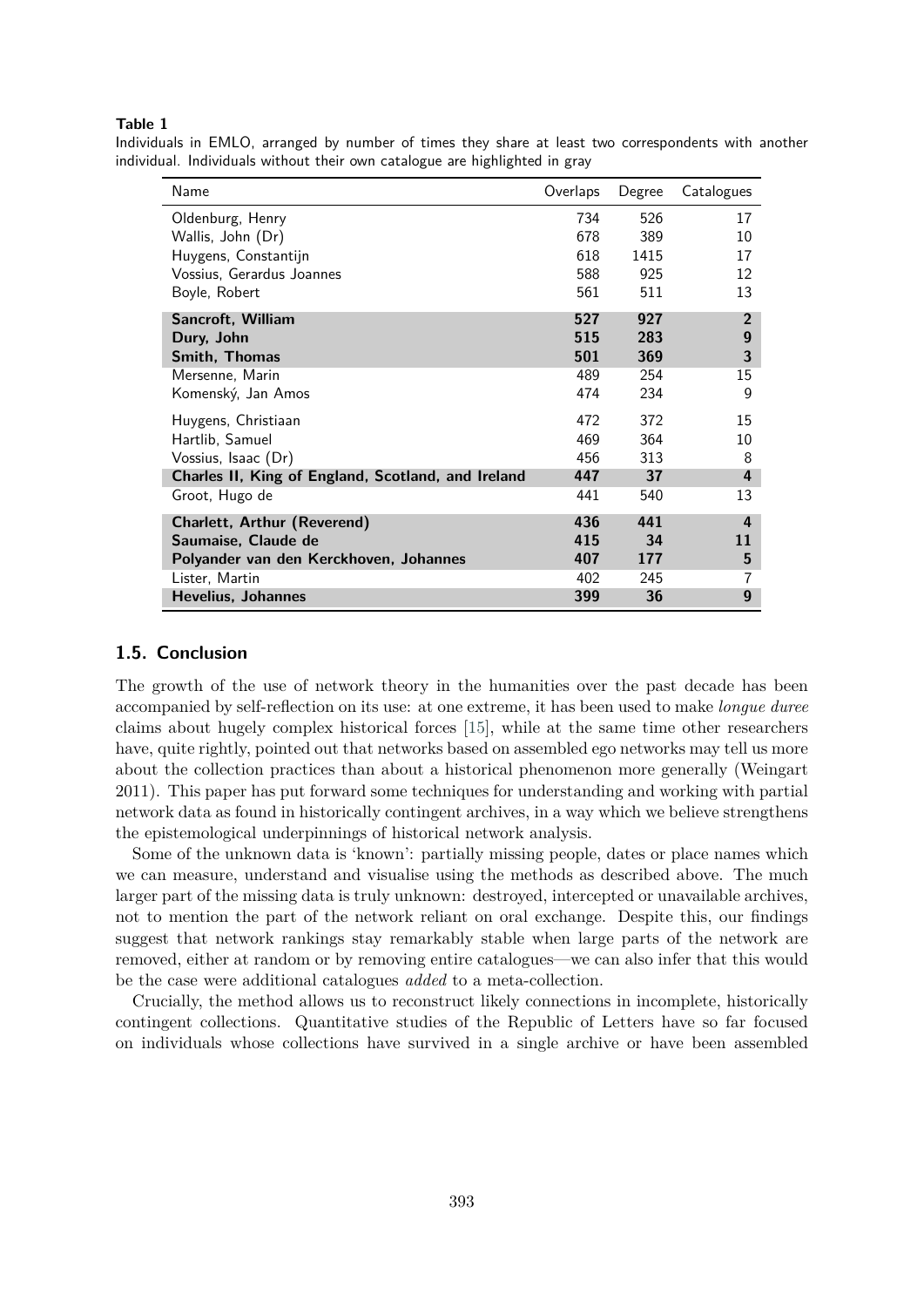afterwards in a single repository.<sup>3</sup> This may have the effect of biasing results towards letters received by geographically stable nodes. John Dury's centrality to the network, on the other hand, was one based on breadth rather than overall strength, and is harder to measure because of the geographic dispersal of his letters: establishing network strengths across catalogues helps to find these intersecting nodes, and counteract the natural bias towards histories based on individuals as found in formal collections or nineteenth-century printed editions.

The adoption of linked open data means that access to linked discrete archives is set to increase, and existing datasets will continue to expand. The 'Networking Archives' project, for example, will link together three large datasets, and one of these, EMLO, is continually expanding its metadata with new catalogues of correspondence. Our understanding of John Dury is a direct benefit of this: almost seventy additional letters by John Dury found in the Stuart *State Papers Online* will, when linked to the existing metadata, help the project to understand more fully his role as a provider of intelligence to the English state. This presents an enormous opportunity: each new addition leads to further intersections and helps us to understand both the added network and the entire network as a whole. This work is part of a larger project, from which will come a project volume, code and analysis. Through this we hope to be transparent about the ways in which our data is biased or partial, but also reassure readers and other historical network analysis practitioners that results do have validity, despite missing data.

## **Author contributions**

YR conceived original idea; adapted code; wrote and revised manuscript; SA wrote and revised manuscript; developed idea; checked code and statistics; RA supervised PI; developed idea; wrote and revised manuscript;

## **Acknowledgments**

This work is funded by the AHRC as part of the project Networking Archives (AH/R014817/1). The work we report on here builds on the work of the project team past and present, including Philip Beeley, Arno Bosse, Howard Hotson (PI), Miranda Lewis, Esther van Raamsdonk, and Matthew Wilcoxson. We would especially like to thank Philip Beeley, Esther van Raamsdonk, Miranda Lewis and Howard Hotson for their comments on this paper, and Matthew Peeples for developing the original robustness code and his permission to adapt it. For a full list of data contributors to Early Modern Letters Online, see http://emlo-portal.bodleian.ox.ac.uk/ collections/?page\_id=2259.

# **References**

[1] R. Ahnert and S. E. Ahnert. "Metadata, Surveillance and the Tudor State". In: *History Workshop Journal* 87 (Jan. 2019), pp. 27–51. issn: 1363-3554.

<sup>3</sup>The *Mapping the Republic of Letters* project, for example, has taken as case studies Athanasius Kircher and John Locke. The bulk of the former's correspondence is preserved in the Archives of the Pontifical Gregorian University in Rome, and the latter's was assembled as a multi-volume scholarly edition by Oxford University Press, and made available digitally on the Electronic Enlightenment website.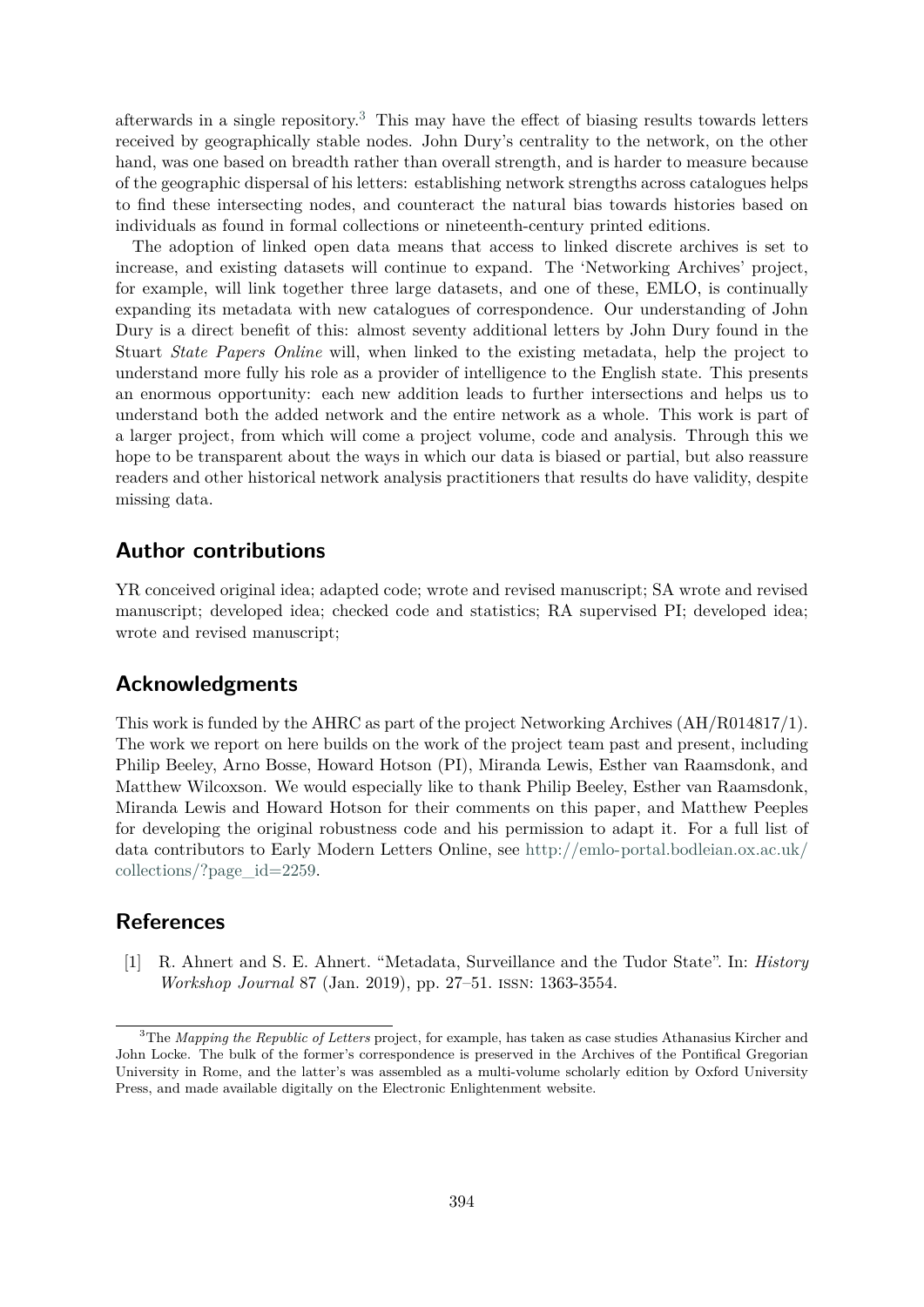- [2] K. Bode. "The Equivalence of "Close" and "Distant" Reading; or, Toward a New Object for Data-Rich Literary History". In: *Modern Language Quarterly* 78.1 (Mar. 2017), pp. 77–106. issn: 0026-7929.
- [3] E. Costenbader and T. W. Valente. "The stability of centrality measures when networks are sampled". en. In: *Social Networks* 25.4 (Oct. 2003), pp. 283–307. issn: 03788733. (Visited on 07/17/2020).
- [4] C. Edmondson and D. Edelstein, eds. *Networks of enlightenment: digital approaches to the republic of letters*. Oxford University studies in the Enlightenment 2019:06. OCLC: on1057786719. Liverpool: Liverpool University Press on behalf of Voltaire Foundation, 2019. isbn: 9781786941961.
- [5] M. Greengrass. "Archive Refractions: Hartlib's Papers and the Workings of an Intelligencer". In: *Archives of the Scientific Revolution: The Formation and Exchange of Ideas in Seventeenth-Century Europe*. Ed. by M. Hunter. Woodbridge: Boydell Press, 1998, pp. 35–48.
- [6] H. Hotson and T. Wallnig. "Introduction". In: *Reassembling the Republic of Letters in the digital age: standards, systems, scholarship*. Göttingen: Göttingen University Press, 2019, pp. 7–23. isbn: 9783863954031.
- [7] M. Hunter, A. Clericuzio, and L. M. Principe, eds. *The Correspondence of Robert Boyle*. London: Pickering and Chatto, 2001.
- [8] M. L. Jockers. *Macroanalysis: digital methods and literary history*. Topics in the digital humanities. Urbana: University of Illinois Press, 2013. isbn: 9780252037528 9780252079078 9780252094767.
- [9] G. Kossinets. "Effects of missing data in social networks". en. In: *Social Networks* 28.3 (July 2006), pp. 247–268. issn: 03788733. doi: 10.1016/j.socnet.2005.07.002. (Visited on  $06/15/2020$ ).
- [10] M. Lewis. *Ghosts in the Machine: (Re)Constructing the Bodleian's Index of Literary Correspondence, 1927-1963.* 2013. URL: http://www.culturesofknowledge.org/?p=295.
- [11] J. Mede. *The works of the pious and profoundly-learned Joseph Mede, B.D. sometime fellow of Christ's College in Cambridge*. London: Printed by Roger Norton for Richard Royston, 1677.
- [12] M. Peeples. *Network Science and Statistical Techniques for Dealing with Uncertainties in Archaeological Datasets*. 2017.
- [13] A. Piper. *Enumerations: data and literary study*. London: The University of Chicago Press, 2018. isbn: 9780226568614 9780226568751.
- [14] M. Riordan. ""The King's Library of Manuscripts": The State Paper Office as Archive and Library". In: *Information & Culture* 48.2 (2013), pp. 181–193. issn: 21648034, 21663033.
- [15] M. Schich et al. "A network framework of cultural history". en. In: *Science* 345.6196 (Aug. 2014), pp. 558–562. issn: 0036-8075, 1095-9203. (Visited on 07/17/2020).
- [16] J. A. Smith and J. Moody. "Structural effects of network sampling coverage I: Nodes missing at random". en. In: *Social Networks* 35.4 (Oct. 2013), pp. 652–668. issn: 03788733. (Visited on 06/15/2020).